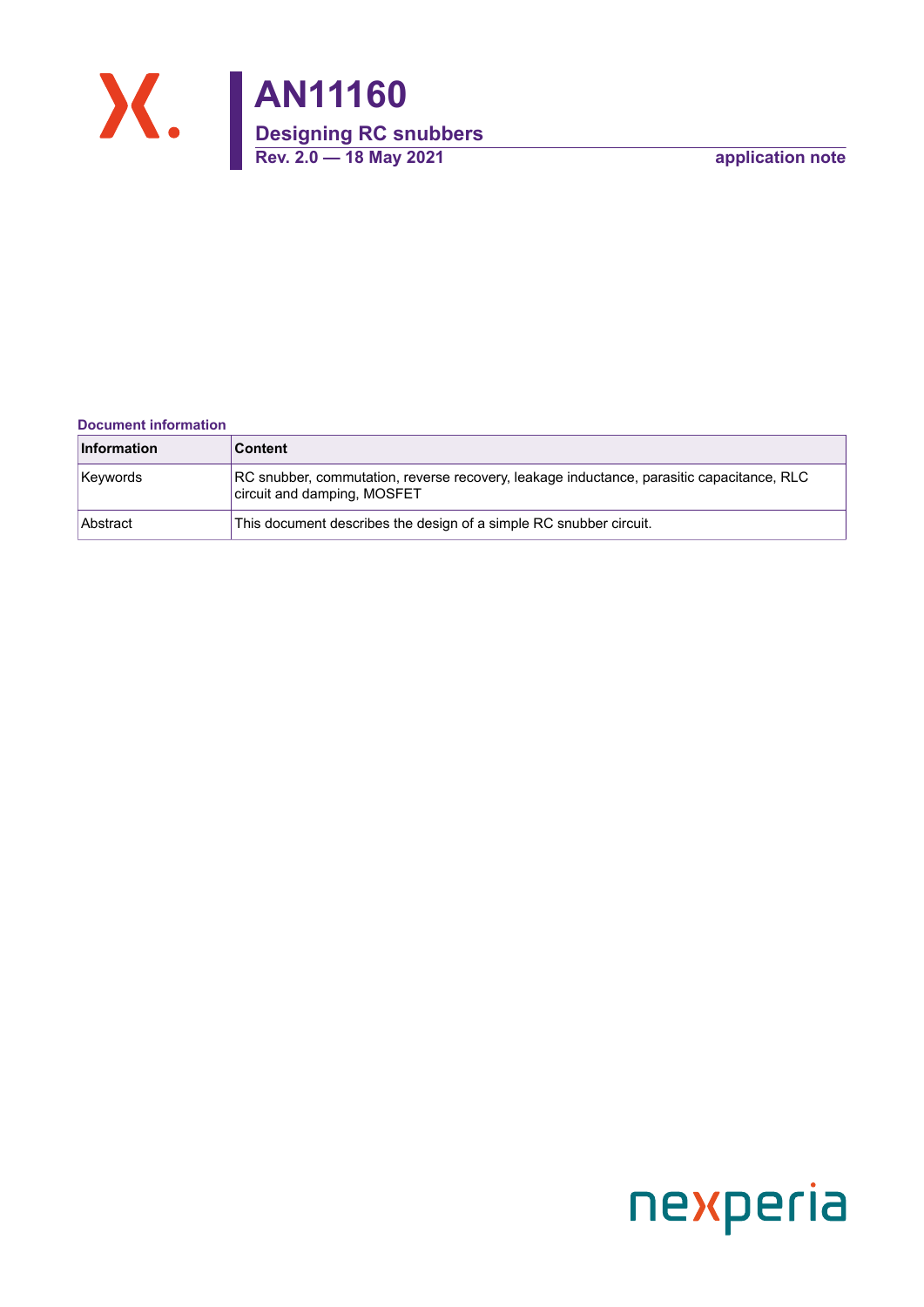## <span id="page-1-2"></span>**1. Introduction**

This document describes the design of a simple "RC snubber circuit". The snubber is used to suppress high-frequency oscillations associated with reverse recovery effects in power semiconductor applications.

## <span id="page-1-3"></span>**2. Test circuit**

The basic circuit is a half-bridge and shown in [Fig. 1.](#page-1-0)

<span id="page-1-0"></span>

Q1 and Q2 are BUK761R6-40E devices. The inductor could also be connected to 0 V rather than V<sub>DD</sub>

Inductor current is established in the red loop; Q2 is off and current is flowing through Q1 body diode. When Q2 is turned on, current "commutates" to the blue loop and the reverse recovery effect occurs in Q1. We observe the effect of Q1 reverse recovery on the  $V_{DS}$  waveform of Q2; see [Fig. 2](#page-1-1).

<span id="page-1-1"></span>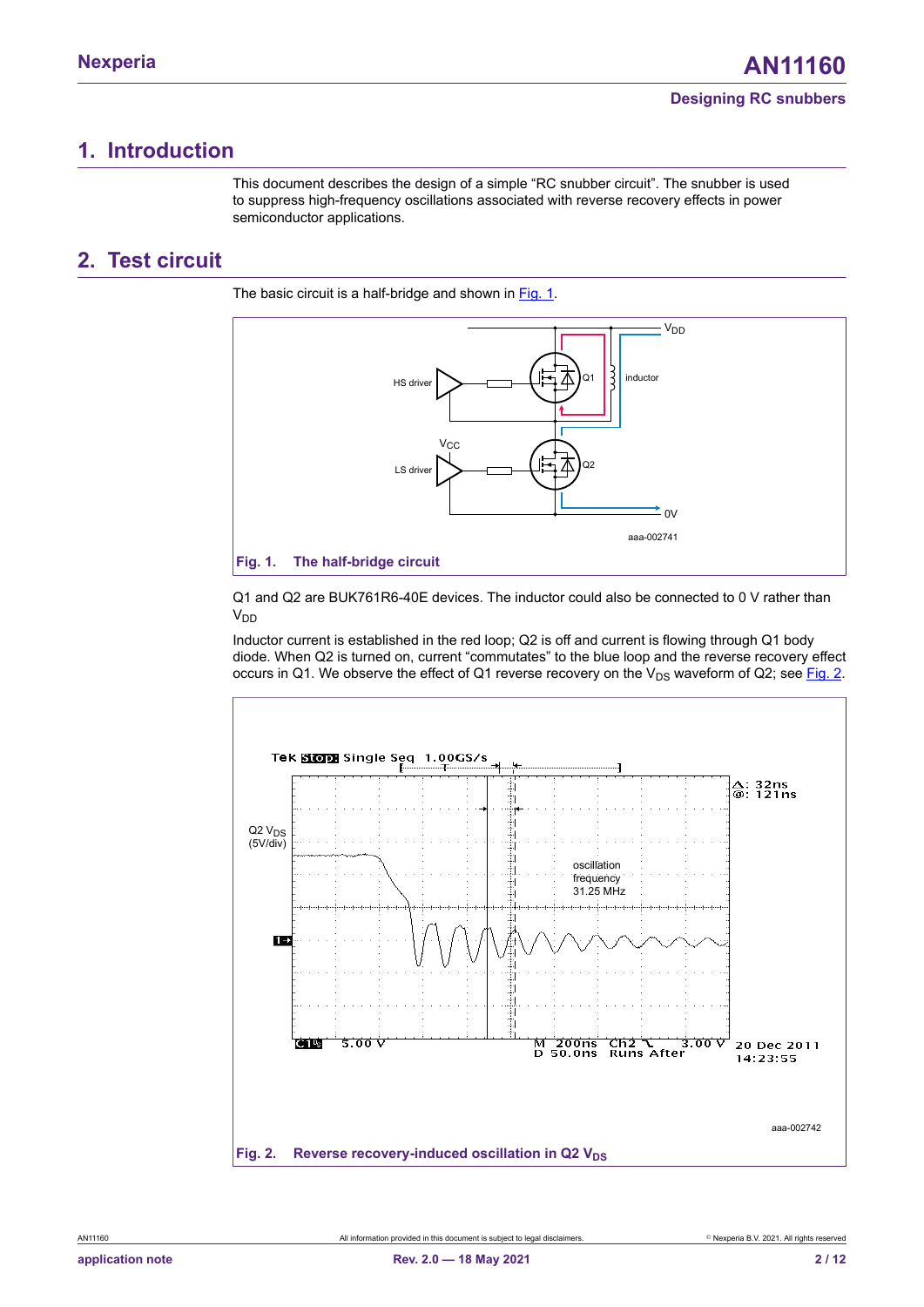### **Designing RC snubbers**

The equivalent circuit is shown in [Fig. 3.](#page-2-0)

<span id="page-2-0"></span>

We are primarily interested in the parasitic elements in the circuit:

- $\bullet$  L<sub>LK</sub> is the total stray or "leakage" inductance comprised of PCB trace inductance, device package inductance, etc.
- The parasitic capacitance  $C_{LK}$  is mainly due to  $C_{oss}$  of the upper (Q1) device

Q2 is treated as a simple switch. The oscillation can be eliminated (snubbed) by placing an RC circuit across Q1 drain-source; see [Fig. 4.](#page-2-1)

<span id="page-2-1"></span>

## <span id="page-2-5"></span>**3. Determining CLK and LLK**

Before we can design the snubber, we must first determine  ${\sf C}_{\sf L K}$  and  ${\sf L}_{\sf L K}$ . We could attempt to measure C<sub>LK</sub> and L<sub>LK</sub> directly, but a more elegant method can be used. For this LC circuit, we know that: *f* **EVA**<br>*F f F* **<b>***F F f F* **<b>***f f f f f f f f f f f f <i>f* **<b>***<i>f <i>f**<i>f***<sub>***x***</sub>** *<i>f**<i>f***<sub>***x***</sub>** *<i>f***<sub>***x***</sub>** *<i>f***<sub>***x***</sub>** *<i>f***<sub>***x***</sub>** *<i>f***<sub>***x***</sub>** *<i>f* 

<span id="page-2-4"></span>
$$
f_{\text{RING0}} = \frac{1}{2\pi\sqrt{L_{LK}C_{LK}}} \tag{1}
$$

Where  $f_{\text{RING0}}$  is the frequency of oscillation without a snubber in place; see [Fig. 2.](#page-1-1) If we add an extra additional capacitor across Q1 (C<sub>add</sub>), the initial oscillation frequency from  $f_{RING0}$  to  $f_{RING1}$  $(f_{\text{RING1}} < f_{\text{RING0}})$  will change. It can be shown that (see **Section 7**):

$$
C_{LK} = \frac{C_{add}}{x^2 - 1} \tag{2}
$$

<span id="page-2-3"></span><span id="page-2-2"></span>where:

$$
x = \frac{f_{\text{RING0}}}{f_{\text{RING1}}} \tag{3}
$$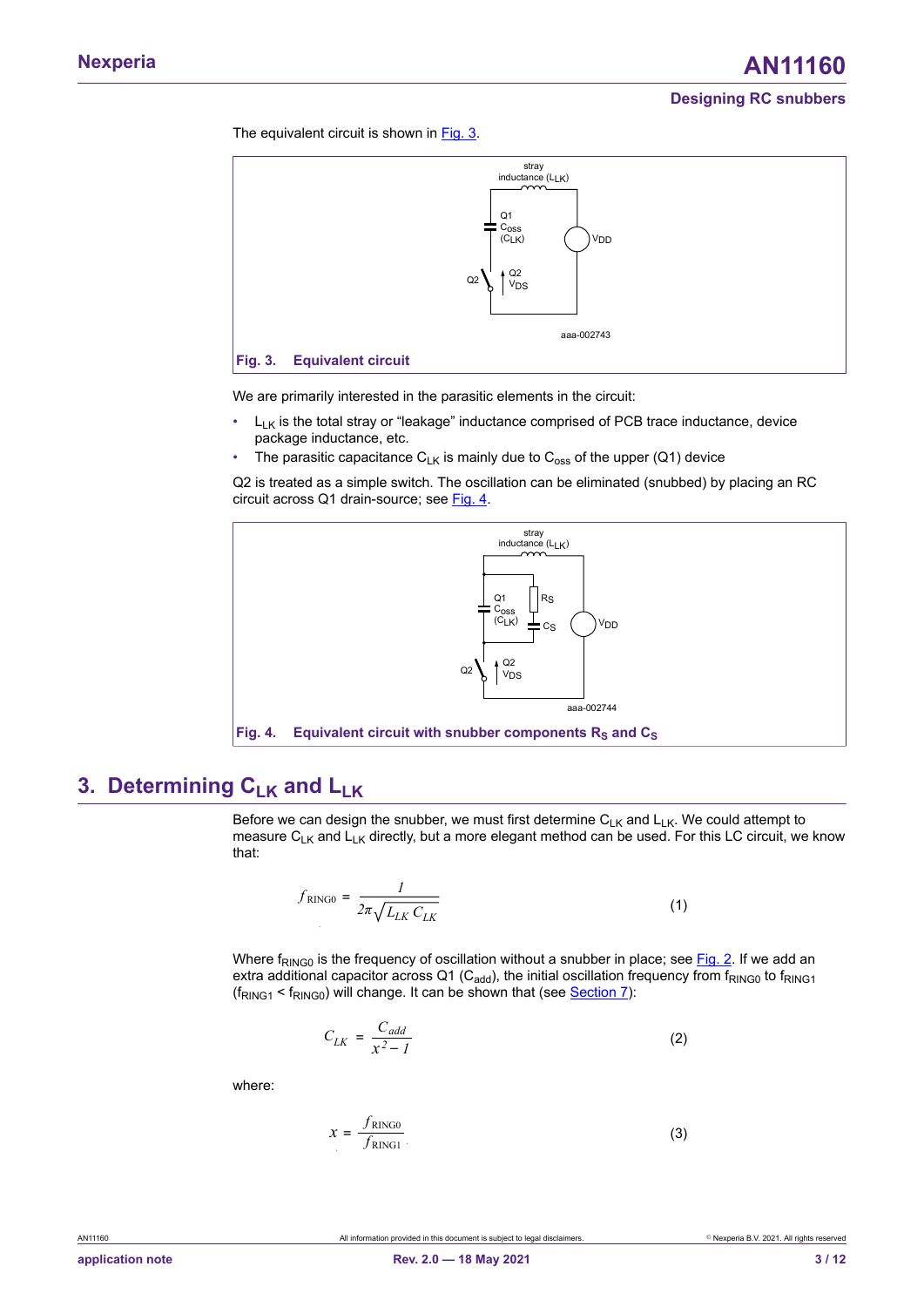#### **Designing RC snubbers**

So if we measure  $f_{\text{RING0}}$  (without  $C_{\text{add}}$ ), then add a known  $C_{\text{add}}$  and measure  $f_{\text{RING1}}$ , we can determine  $C_{LK}$  and  $L_{LK}$  (two equations, two unknowns).

 $C_{add}$  = 3200 pF was added in circuit, and  $f_{RING1}$  found to be 22.2 MHz ( $f_{RING0}$  previously found to be 31.25 MHz; see [Fig. 2](#page-1-1)).

From [Equation 3:](#page-2-2)

$$
x = \frac{31.25}{22.2} = 1.41\tag{4}
$$

and from Equation 2:

$$
C_{LK} = \frac{3200 \, pF}{1.41^2 - 1} = 3239 \, pF \tag{5}
$$

Rearranging Equation 1:

Equation 2:  
\n
$$
LK = \frac{3200 \, pF}{1.41^2 - 1} = 3239 \, pF
$$
\n
$$
L_{LK} = \frac{1}{(2\pi f_{\text{RINGO}})^2 C_{LK}}
$$
\n(6)

So with  $f_{\text{RING0}}$  = 31.25 MHz and  $C_{\text{LK}}$  = 3239 pF:

$$
x = \frac{31.25}{22.2} = 1.41
$$
 (4)  
and from Equation 2:  

$$
C_{LK} = \frac{3200 \text{ pF}}{1.41^2 - 1} = 3239 \text{ pF}
$$
 (5)  
Rearranging Equation 1:  

$$
L_{LK} = \frac{1}{(2\pi f_{\text{RING0}})^2 C_{LK}}
$$
 (6)  
So with f<sub>RING0</sub> = 31.25 MHz and C<sub>LK</sub> = 3239 pF:  

$$
L_{LK} = \frac{1}{(2 \times \pi \times 3.125 \times 10^7)^2 \times 3.239 \times 10^{-9}} = 8.01 \times 10^{-9} H = 8.0 \text{ nH}
$$
 (7)  
and with f<sub>RING1</sub> = 22.2 MHz and (C<sub>LK</sub> + C<sub>add</sub>) = 3239 pF + 3200 pF = 6439 pF:  

$$
L_{LK} = \frac{1}{(2 \times 10^{-9} \text{ J/m/s})^2} = 798 \times 10^{-9} H = 8.0 \text{ nF}
$$

and with  $f_{\text{RING1}}$  = 22.2 MHz and (C<sub>LK</sub> + C<sub>add</sub>) = 3239 pF + 3200 pF = 6439 pF:

$$
C_{LK} = \frac{3200 \, pF}{1.41^2 - 1} = 3239 \, pF
$$
 (5)  
\nRearranging Equation 1:  
\n
$$
L_{LK} = \frac{1}{(2\pi f_{RING0})^2 C_{LK}}
$$
 (6)  
\nSo with f<sub>RING0</sub> = 31.25 MHz and C<sub>LK</sub> = 3239 pF:  
\n
$$
L_{LK} = \frac{1}{(2 \times \pi \times 3.125 \times 10^7)^2 \times 3.239 \times 10^{-9}} = 8.01 \times 10^{-9} H = 8.0 \, nH
$$
 (7)  
\nand with f<sub>RING1</sub> = 22.2 MHz and (C<sub>LK</sub> + C<sub>add</sub>) = 3239 pF + 3200 pF = 6439 pF:  
\n
$$
L_{LK} = \frac{1}{(2 \times \pi \times 2.22 \times 10^7)^2 \times 6.439 \times 10^{-9}} = 7.98 \times 10^{-9} H = 8.0 \, nH
$$
 (8)  
\nIn other words, the calculated value of L<sub>LK</sub> remains almost unchanged when we  
\n3200 pF capacitance. This is a good sanity check of the method for determining

In other words, the calculated value of  $L_{LK}$  remains almost unchanged when we add the additional 3200 pF capacitance. This is a good sanity check of the method for determining  $C_{LK}$  and  $L_{LK}$ .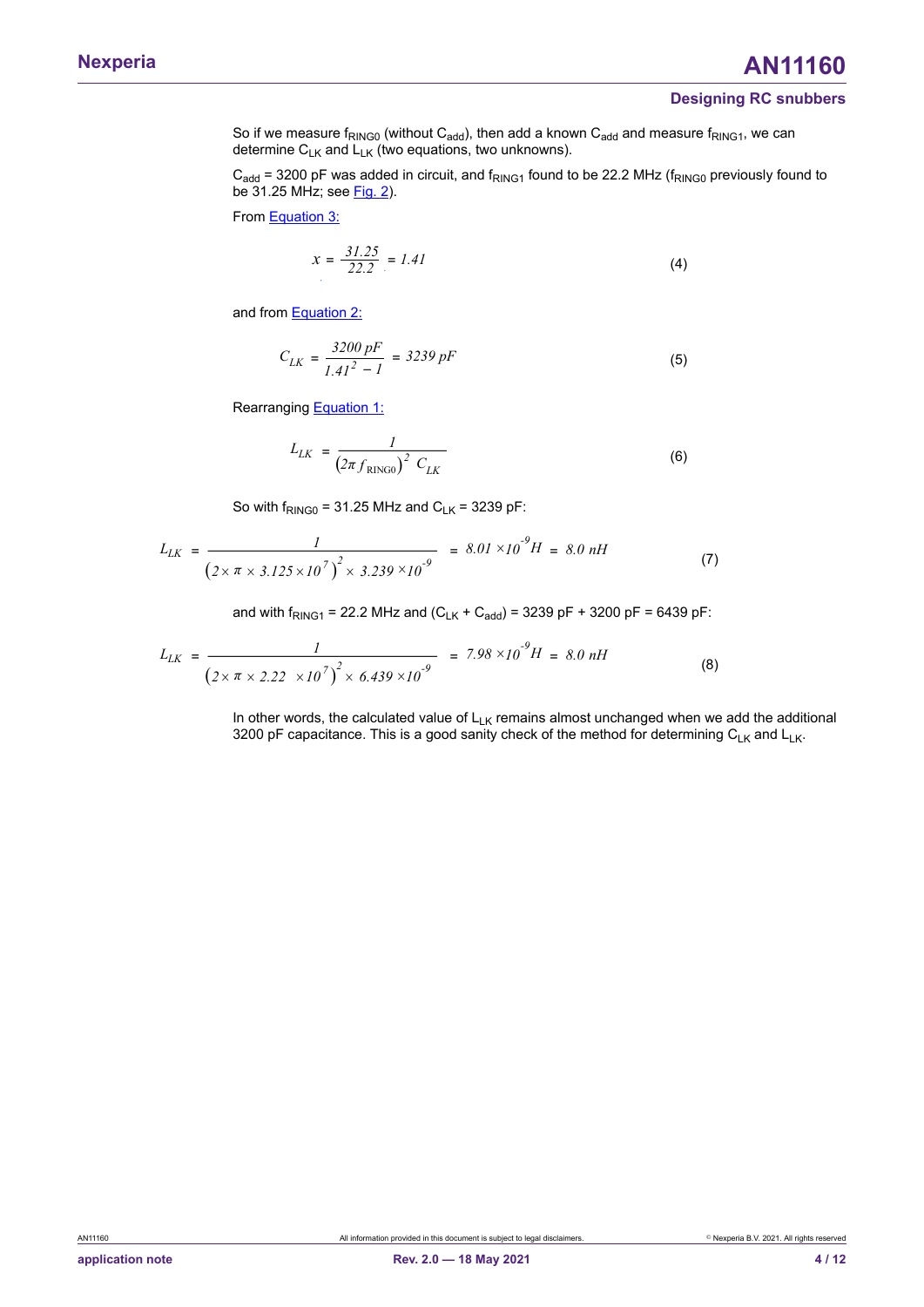## <span id="page-4-2"></span>**4. Designing the snubber - theory**

If we replace  $C_S$  in [Fig. 4](#page-2-1) with a short-circuit, then we simply have the classic RLC circuit found in text books. The response of this circuit to a step change in voltage (that is Q2 turning on) depends on the degree of damping (ζ or zeta) in the circuit; see [Fig. 5.](#page-4-0)

<span id="page-4-0"></span>

In theory the circuit oscillates indefinitely if  $\zeta$  = zero, although this is a practical impossibility as there is always some resistance in a real circuit. As ζ increases towards one, the oscillation becomes more damped that is, tends to decrease over time with an exponential decay envelope. This is an "under-damped" response. The case  $\zeta$  = one is known as "critically damped" and is the point at which oscillation just ceases. For values of greater than one (over-damped), the response of the circuit becomes more sluggish with the waveform taking longer to reach its final value. There is therefore more than one possible degree of damping which we could build into a snubber, and choice of damping is therefore part of the snubber design process.

<span id="page-4-1"></span>For this configuration of RLC circuit, the relationship between  $\zeta$ , R<sub>S</sub>, L<sub>LK</sub> and C<sub>LK</sub> is:

$$
\zeta = \left(\frac{l}{2R_S}\right) \sqrt{\frac{L_{LK}}{C_{LK}}} \tag{9}
$$

The snubber capacitor  $C_S$  does not appear in **Equation 9.** 

In some circuits, it is possible to damp the oscillations with  $R<sub>S</sub>$  alone. However, in typical half-bridge circuits we cannot have a resistor mounted directly across Q1 drain source. If we did, then Q1 is permanently shorted by the resistor and the circuit as a whole would not function as required. The solution is therefore to put  $C_S$  in series with  $R_S$ , with the value of  $C_S$  chosen so as not to interfere with normal operation.

The snubber is a straightforward RC circuit whose cut-off frequency f $_{\rm C}$  is:

Section:

\nis a straightforward RC circuit whose cut-off frequency 
$$
f_C
$$
 is:

\n
$$
F_C = \frac{I}{2\pi R_S C_S}
$$
\n(10)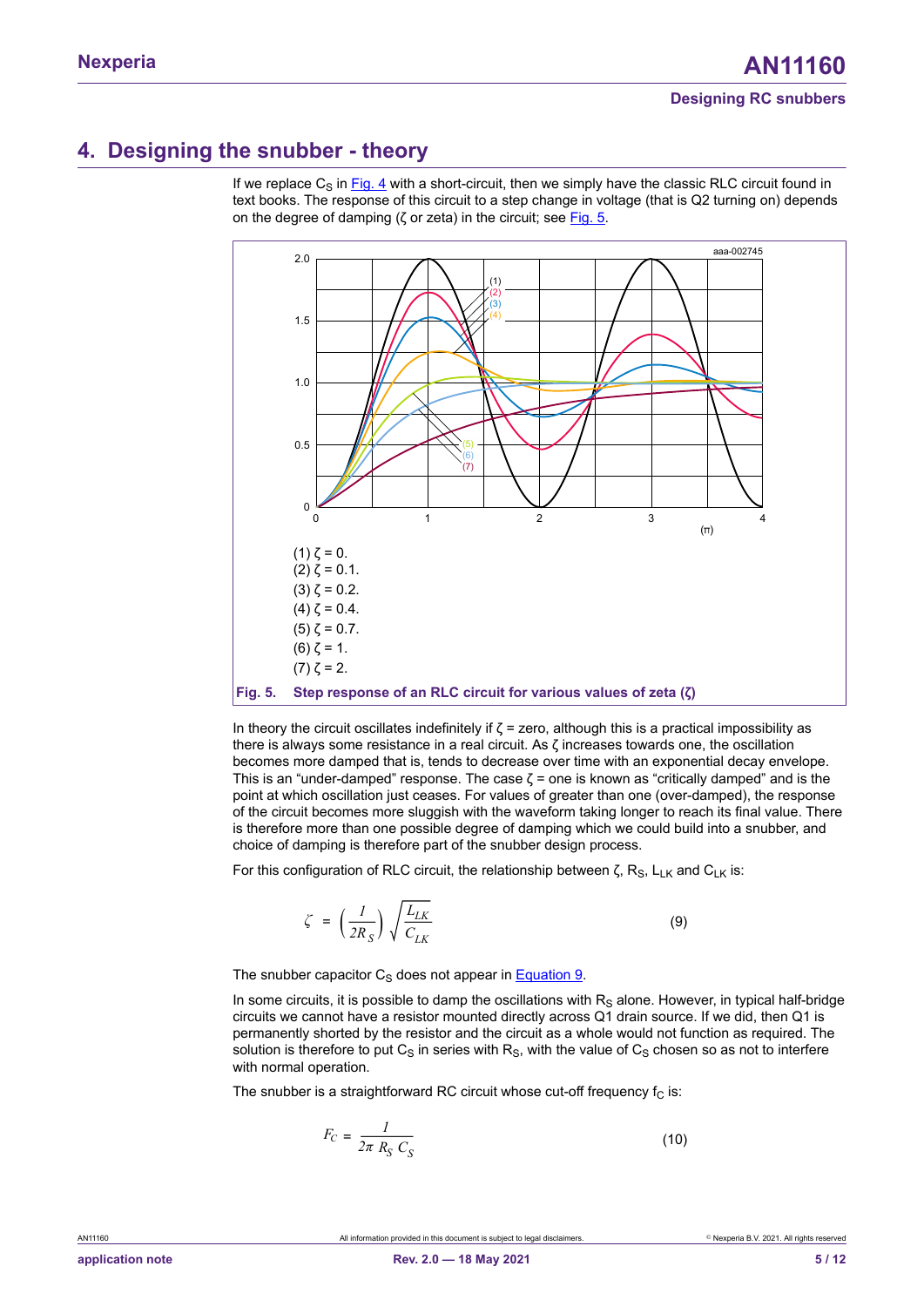#### **Designing RC snubbers**

Again, we must choose which value of  $f_c$  to be used, and there is no single correct answer to this question. The cut-off frequency of the snubber must be low enough to effectively short-circuit the undamped oscillation frequency fRING0, but not so low as to present a significant conduction path at the operating frequency of the circuit (for example 100 kHz or whatever). A good starting point has been found to be  $f_C = f_{RINGO}$ .

## <span id="page-5-1"></span>**5. Designing the snubber - in practice**

We now have sufficient information to design a snubber for the waveform shown in [Fig. 2](#page-1-1). To recap:

 $C_{LK}$  = 3239 pF  $L_{LK}$  = 8.0 nH  $f_{\text{RING}0}$  = 31.25 MHz

<span id="page-5-0"></span>
$$
\zeta = \left(\frac{I}{2R_S}\right) \sqrt{\frac{L_{LK}}{C_{LK}}}
$$
\n
$$
F_C = \frac{I}{2\pi R_S C_S} = f_{RING0}
$$
\n(12)

$$
F_C = \frac{I}{2\pi R_S C_S} = f_{\text{RING0}} \tag{12}
$$

The first task is to choose a value of damping (<u>[Fig. 5](#page-4-0)</u>). We have chosen ζ = 1, that is, critical damping. Rearranging **Equation 11** we have:

$$
r_C = \frac{1}{2\pi R_S C_S} = J_{\text{RINGO}} \tag{12}
$$
\nThe first task is to choose a value of damping (Fig. 5). We have chosen  $\zeta$   
\ndamping. Rearranging Equation 11 we have:  
\n
$$
R_S = \left(\frac{I}{2\zeta}\right) \sqrt{\frac{L_{LK}}{C_{LK}}} = \left(\frac{I}{2}\right) \sqrt{\frac{8.0 \times 10^{-9}}{3.239 \times 10^{-9}}} = 0.78 \text{ }\Omega \tag{13}
$$
\nuse 2 × 1.5  $\Omega$  in parallel to give 0.75  $\Omega$ .  
\nRearranging Equation 12 we have:  
\n
$$
C_S = \frac{I}{2\pi R_S f_{\text{RINGO}}} = \frac{I}{2 \times \pi \times 0.75 \times 3.125 \times 10^7} = 6.79 \text{ nF} \tag{14}
$$
\nuse 4.7 nF + 2.2 nF to give 6.9 nF.  
\nThe subber was fitted across O1 drain source. The resulting waveforms is

use 2 × 1.5 Ω in parallel to give 0.75 Ω.

Rearranging Equation 12 we have:

$$
C_S = \frac{I}{2\pi R_S f_{\text{RINGO}}} = \frac{I}{2 \times \pi \times 0.75 \times 3.125 \times 10^7} = 6.79 nF
$$
 (14)

use 4.7 nF + 2.2 nF to give 6.9 nF.

The snubber was fitted across Q1 drain source. The resulting waveform is shown in [Fig. 6](#page-6-1) together with the original (non-snubbed) waveform from [Fig. 2](#page-1-1).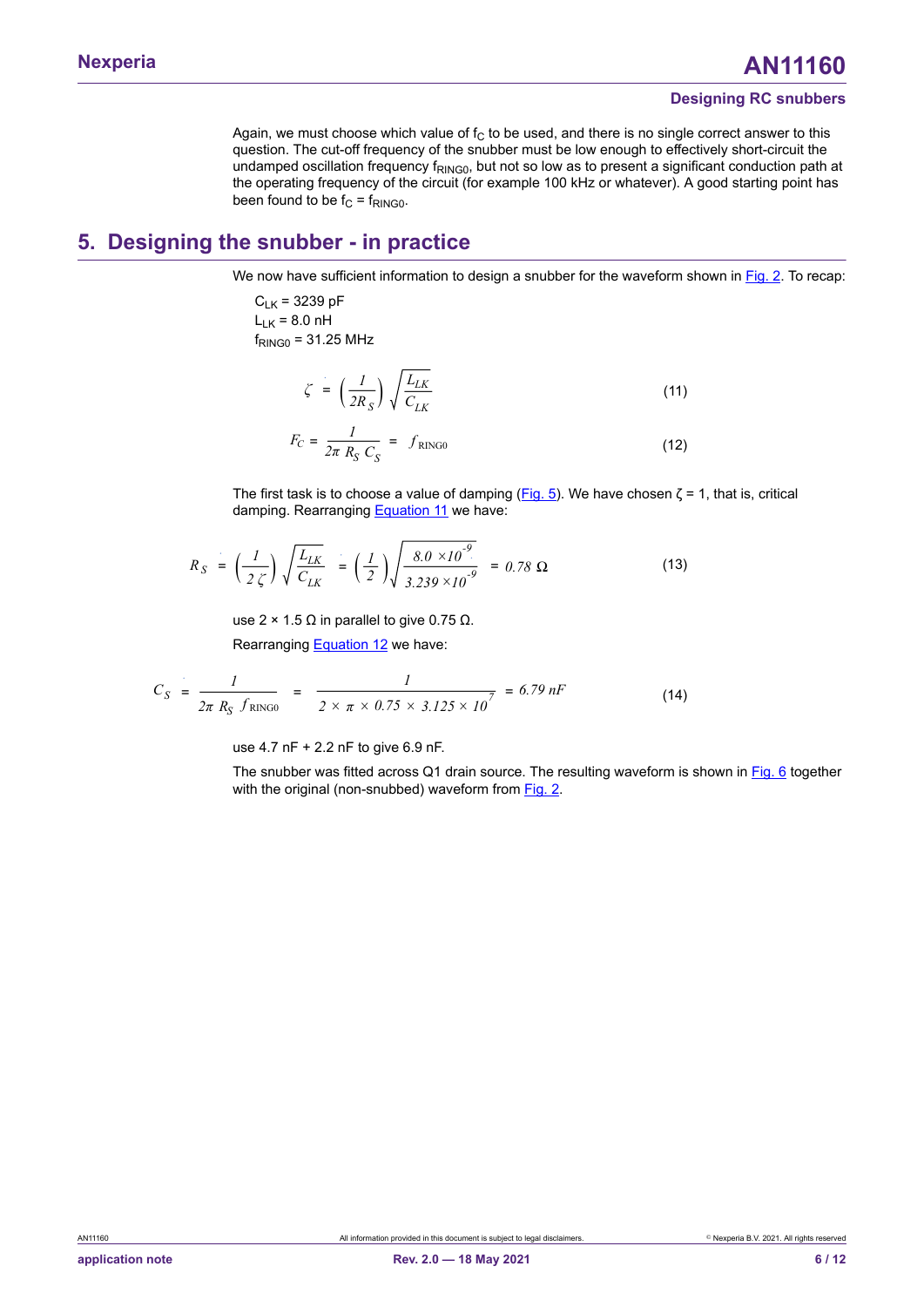# **Nexperia AN11160**

### **Designing RC snubbers**



As seen in [Fig. 6](#page-6-1) the snubber has almost eliminated the ringing in the  $V_{DS}$  waveform. This technique could also be applied to the MOSFET in the Q2 position.

## <span id="page-6-2"></span><span id="page-6-1"></span>**6. Summary**

- Reverse recovery effects in power devices can induce high frequency oscillations in devices connected to them
- A common technique for suppressing the oscillations is the use of an RC snubber.
- Design of an effective snubber requires the extraction of the circuit parasitic capacitance and inductance. A method has been demonstrated for doing this.
- The snubbed circuit has been shown to be a variation on the classic RLC circuit.
- A method of determining values of snubber components has been demonstrated. The method has been shown to work well, using the example of BUK761R6-40E MOSFETs

## <span id="page-6-0"></span>**7. Appendix A; determining CLK from Cadd, fRING0 and fRING1**

We know that:

mining 
$$
C_{LK}
$$
 from  $C_{add}$ ,  $f_{RING0}$  and  $f_{RING1}$ 

\nthat:

\n
$$
f_{RING0} = \frac{I}{2\pi\sqrt{L_{LK}C_{LK}}} \tag{15}
$$

where fRING0 is the frequency of oscillation without a snubber in place and LLK and CLK are the parasitic inductances and capacitances respectively.

If we add capacitor Cadd across Q1 drain-source, fRING0 is reduced by an amount "x" where:

$$
f_{\text{RINGO}} = \frac{1}{2\pi\sqrt{L_{LK}C_{LK}}}
$$
\n
$$
f_{\text{RINGO}} = \frac{1}{2\pi\sqrt{L_{LK}C_{LK}}}
$$
\n
$$
f_{\text{RINGO}} = \frac{1}{2\pi\sqrt{L_{LK}(C_{LK} + C_{add})}}
$$
\n
$$
f_{\text{RINGO}} = \frac{1}{2\pi\sqrt{L_{LK}(C_{LK} + C_{add})}}
$$
\n
$$
f_{\text{RINGO}} = \frac{1}{2\pi\sqrt{L_{LK}(C_{LK} + C_{add})}}
$$
\n
$$
f_{\text{RINGO}} = \frac{1}{2\pi\sqrt{L_{LK}(C_{LK} + C_{add})}}
$$
\n
$$
f_{\text{RINGO}} = \frac{1}{2\pi\sqrt{L_{LK}(C_{LK} + C_{add})}}
$$
\n
$$
f_{\text{RINGO}} = \frac{1}{2\pi\sqrt{L_{LK}(C_{LK} + C_{add})}}
$$
\n
$$
f_{\text{RINGO}} = \frac{1}{2\pi\sqrt{L_{LK}(C_{LK} + C_{add})}}
$$
\n
$$
f_{\text{RINGO}} = \frac{1}{2\pi\sqrt{L_{LK}(C_{LK} + C_{add})}}
$$
\n
$$
f_{\text{RINGO}} = \frac{1}{2\pi\sqrt{L_{LK}(C_{LK} + C_{add})}}
$$
\n
$$
f_{\text{RINGO}} = \frac{1}{2\pi\sqrt{L_{LK}(C_{LK} + C_{add})}}
$$
\n
$$
f_{\text{RINGO}} = \frac{1}{2\pi\sqrt{L_{LK}(C_{LK} + C_{add})}}
$$
\n
$$
f_{\text{RINGO}} = \frac{1}{2\pi\sqrt{L_{LK}(C_{LK} + C_{add})}}
$$
\n
$$
f_{\text{RINGO}} = \frac{1}{2\pi\sqrt{L_{LK}(C_{LK} + C_{add})}}
$$
\n
$$
f_{\text{RINGO}} = \frac{1}{2\pi\sqrt{L_{LK}(C_{LK} + C_{add})}}
$$
\n
$$
f_{\text{RINGO}} = \frac{1}{2\pi\sqrt{L_{LK}(C_{LK} + C_{add})}}
$$
\n
$$
f_{\text{RINGO}} = \frac{1}{2\pi\sqrt{
$$

therefore

$$
\frac{1}{x} = \frac{1}{2\pi \sqrt{L_{LK} (C_{LK} + C_{add})}}
$$
\ntherefore\n
$$
\frac{1}{2\pi \sqrt{L_{LK} C_{LK}}} = \frac{x}{2\pi \sqrt{L_{LK} (C_{LK} + C_{add})}}
$$
\n(17)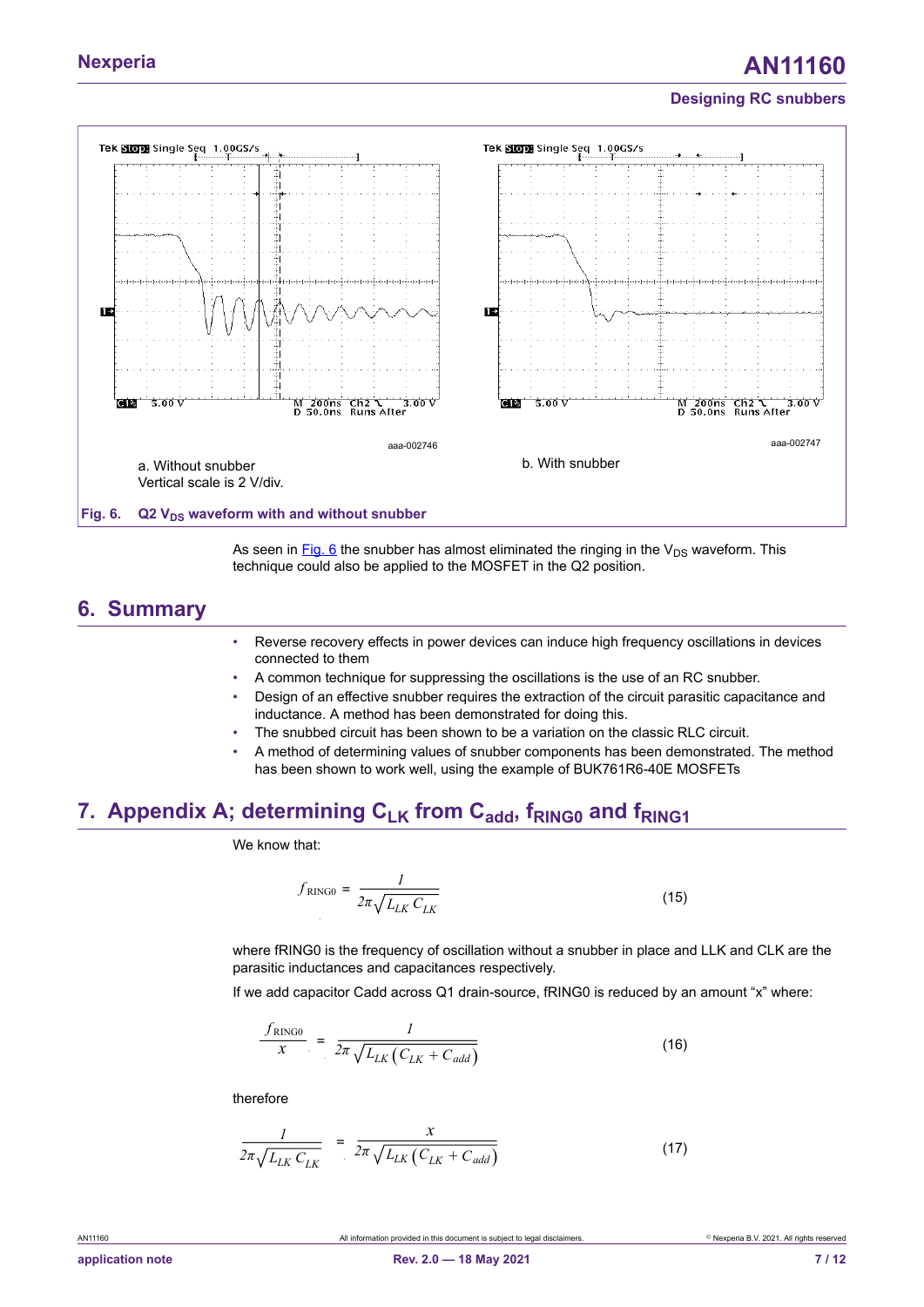# **Nexperia AN11160**

## **Designing RC snubbers**

$$
\frac{1}{\sqrt{L_{LK}C_{LK}}} = \frac{x}{\sqrt{L_{LK}(C_{LK} + C_{add})}}
$$
(18)

$$
\frac{1}{\sqrt{L_{LK}C_{LK}}} = \frac{x}{\sqrt{L_{LK}(C_{LK} + C_{add})}}
$$
(18)  

$$
\sqrt{L_{LK}C_{LK}} = \frac{\sqrt{L_{LK}(C_{LK} + C_{add})}}{x}
$$
(19)  

$$
C_{LK} = \frac{C_{LK} + C_{add}}{x^2}
$$
(20)

$$
C_{LK} = \frac{C_{LK} + C_{add}}{x^2}
$$
 (20)

$$
C_{LK} x^2 - C_{LK} = C_{add}
$$
 (21)

$$
C_{LK} \left( x^2 - I \right) = C_{add} \tag{22}
$$

$$
C_{LK} = \frac{C_{add}}{x^2 - 1} \tag{23}
$$

<span id="page-7-0"></span>where:

$$
x = \frac{f_{\text{RING0}}}{f_{\text{RING1}}} \tag{24}
$$

# <span id="page-7-1"></span>**8. Revision history**

| <b>Table 1. Revision history</b> |             |                                                                         |  |  |  |
|----------------------------------|-------------|-------------------------------------------------------------------------|--|--|--|
| <b>Revision</b><br>number        | <b>Date</b> | <b>Description</b>                                                      |  |  |  |
| 2.0                              | 2021-05-18  | Document revised to use latest Nexperia branding and legal information. |  |  |  |
| 1.0                              | 2012-04-25  | Initial version.                                                        |  |  |  |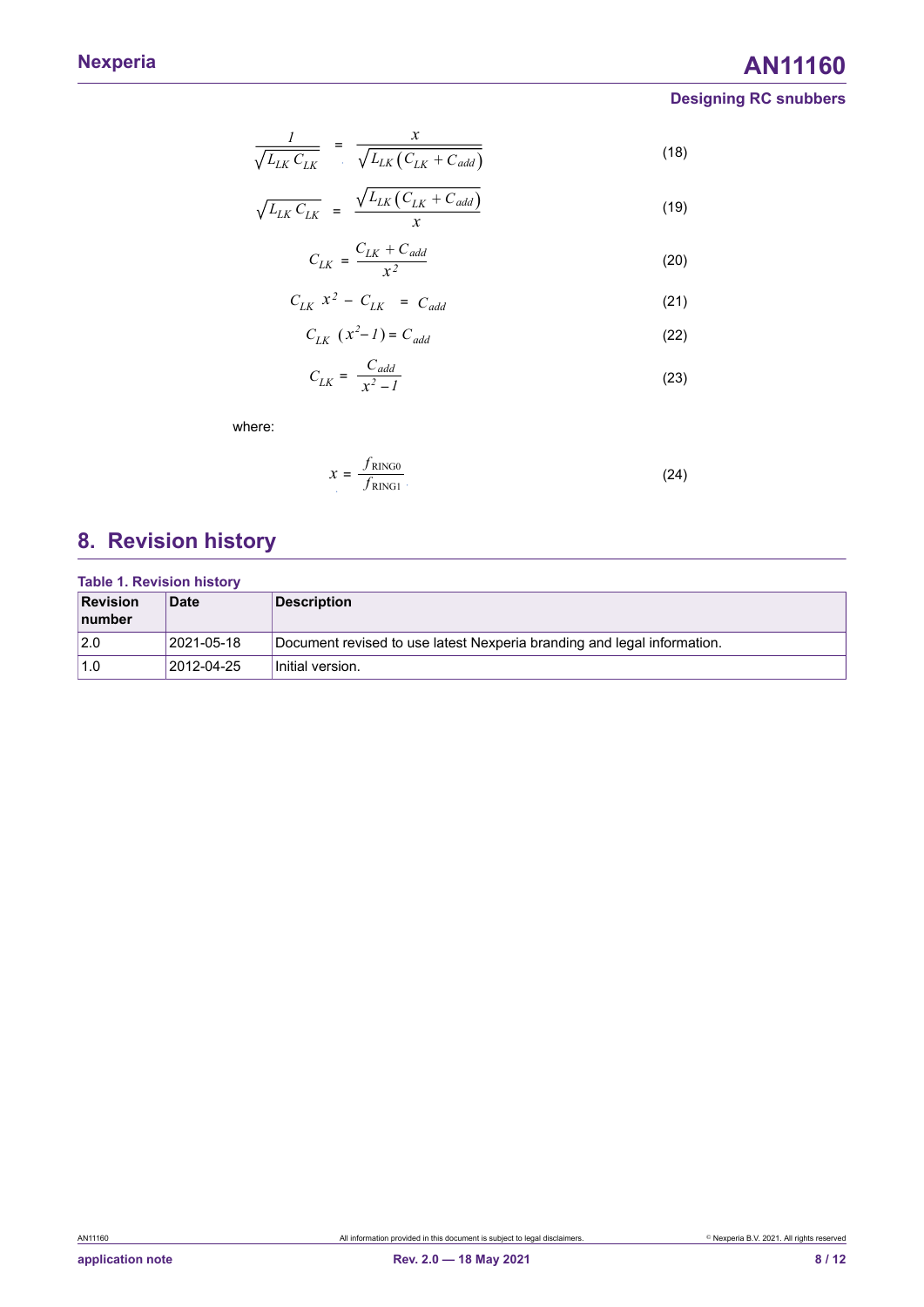# <span id="page-8-0"></span>**9. Legal information**

#### **Definitions**

**Draft** — The document is a draft version only. The content is still under internal review and subject to formal approval, which may result in modifications or additions. Nexperia does not give any representations or warranties as to the accuracy or completeness of information included herein and shall have no liability for the consequences of use of such information.

#### **Disclaimers**

**Limited warranty and liability** — Information in this document is believed to be accurate and reliable. However, Nexperia does not give any representations or warranties, expressed or implied, as to the accuracy or completeness of such information and shall have no liability for the consequences of use of such information. Nexperia takes no responsibility for the content in this document if provided by an information source outside of Nexperia.

In no event shall Nexperia be liable for any indirect, incidental, punitive, special or consequential damages (including - without limitation - lost profits, lost savings, business interruption, costs related to the removal or replacement of any products or rework charges) whether or not such damages are based on tort (including negligence), warranty, breach of contract or any other legal theory.

Notwithstanding any damages that customer might incur for any reason whatsoever, Nexperia's aggregate and cumulative liability towards customer for the products described herein shall be limited in accordance with the Terms and conditions of commercial sale of Nexperia.

**Right to make changes** — Nexperia reserves the right to make changes to information published in this document, including without limitation specifications and product descriptions, at any time and without notice. This document supersedes and replaces all information supplied prior to the publication hereof.

**Suitability for use** — Nexperia products are not designed, authorized or warranted to be suitable for use in life support, life-critical or safety-critical systems or equipment, nor in applications where failure or malfunction of an Nexperia product can reasonably be expected to result in personal injury, death or severe property or environmental damage. Nexperia and its suppliers accept no liability for inclusion and/or use of Nexperia products in such equipment or applications and therefore such inclusion and/or use is at the customer's own risk.

**Applications** — Applications that are described herein for any of these products are for illustrative purposes only. Nexperia makes no representation or warranty that such applications will be suitable for the specified use without further testing or modification.

Customers are responsible for the design and operation of their applications and products using Nexperia products, and Nexperia accepts no liability for any assistance with applications or customer product design. It is customer's sole responsibility to determine whether the Nexperia product is suitable and fit for the customer's applications and products planned, as well as for the planned application and use of customer's third party customer(s). Customers should provide appropriate design and operating safeguards to minimize the risks associated with their applications and products.

Nexperia does not accept any liability related to any default, damage, costs or problem which is based on any weakness or default in the customer's applications or products, or the application or use by customer's third party customer(s). Customer is responsible for doing all necessary testing for the customer's applications and products using Nexperia products in order to avoid a default of the applications and the products or of the application or use by customer's third party customer(s). Nexperia does not accept any liability in this respect.

**Export control** — This document as well as the item(s) described herein may be subject to export control regulations. Export might require a prior authorization from competent authorities.

**Translations** — A non-English (translated) version of a document is for reference only. The English version shall prevail in case of any discrepancy between the translated and English versions.

#### **Trademarks**

Notice: All referenced brands, product names, service names and trademarks are the property of their respective owners.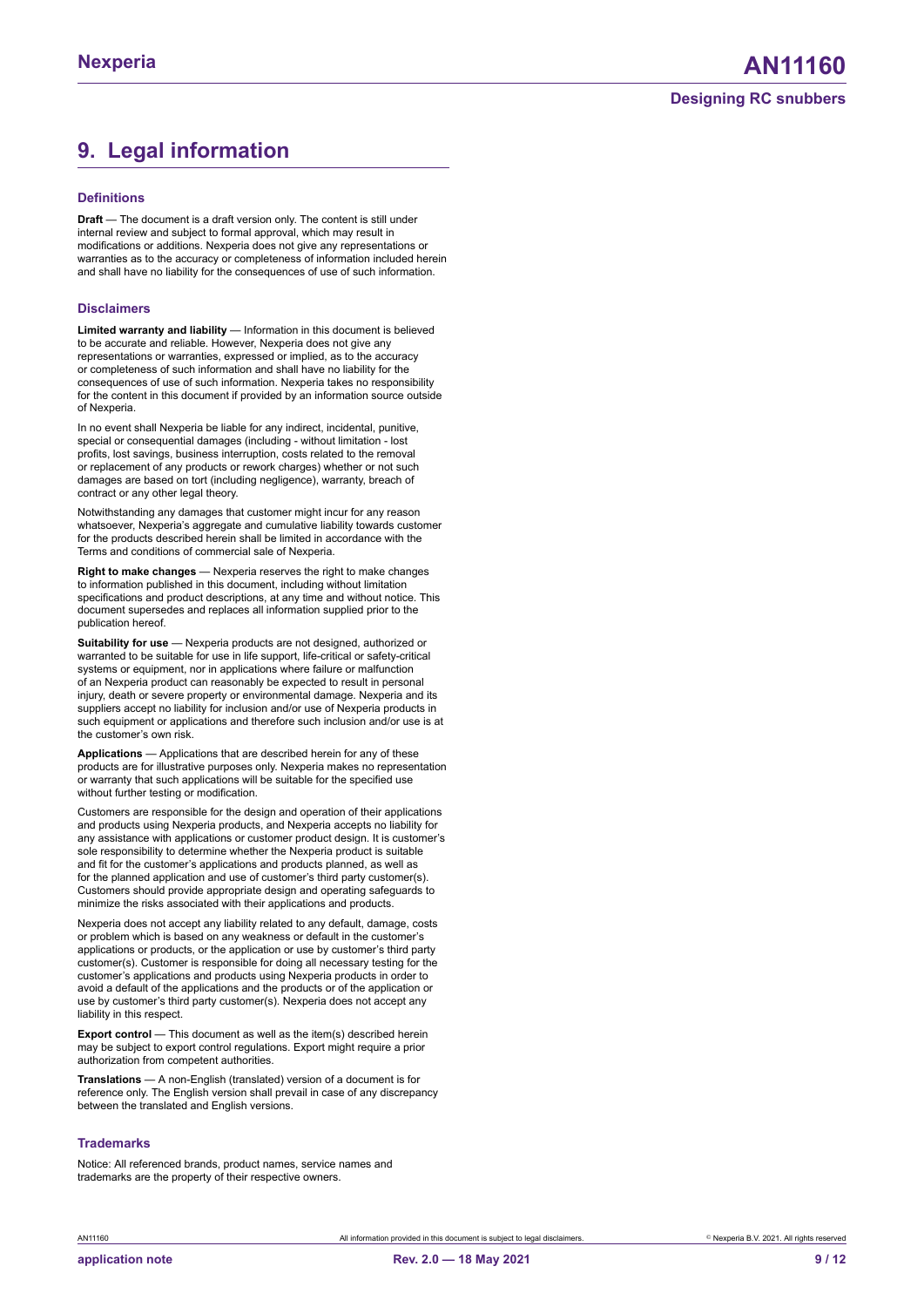# **List of Tables**

Table 1. Revision [history......................................................8](#page-7-0)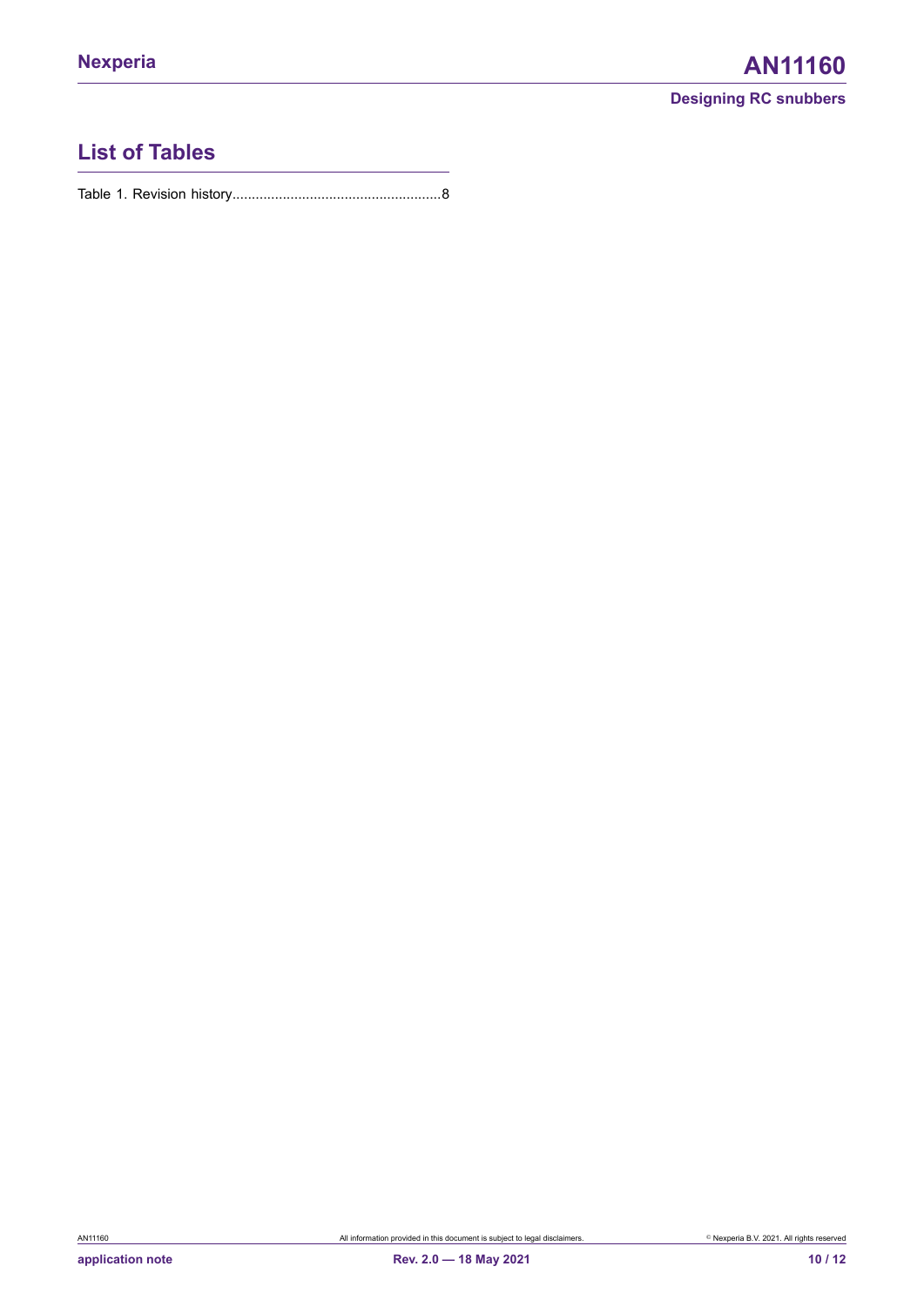# **List of Figures**

| Fig. 2. Reverse recovery-induced oscillation in Q2 VDS2 |  |
|---------------------------------------------------------|--|
|                                                         |  |
| Fig. 4. Equivalent circuit with snubber components RS   |  |
| Fig. 5. Step response of an RLC circuit for various     |  |
| Fig. 6. Q2 VDS waveform with and without snubber7       |  |